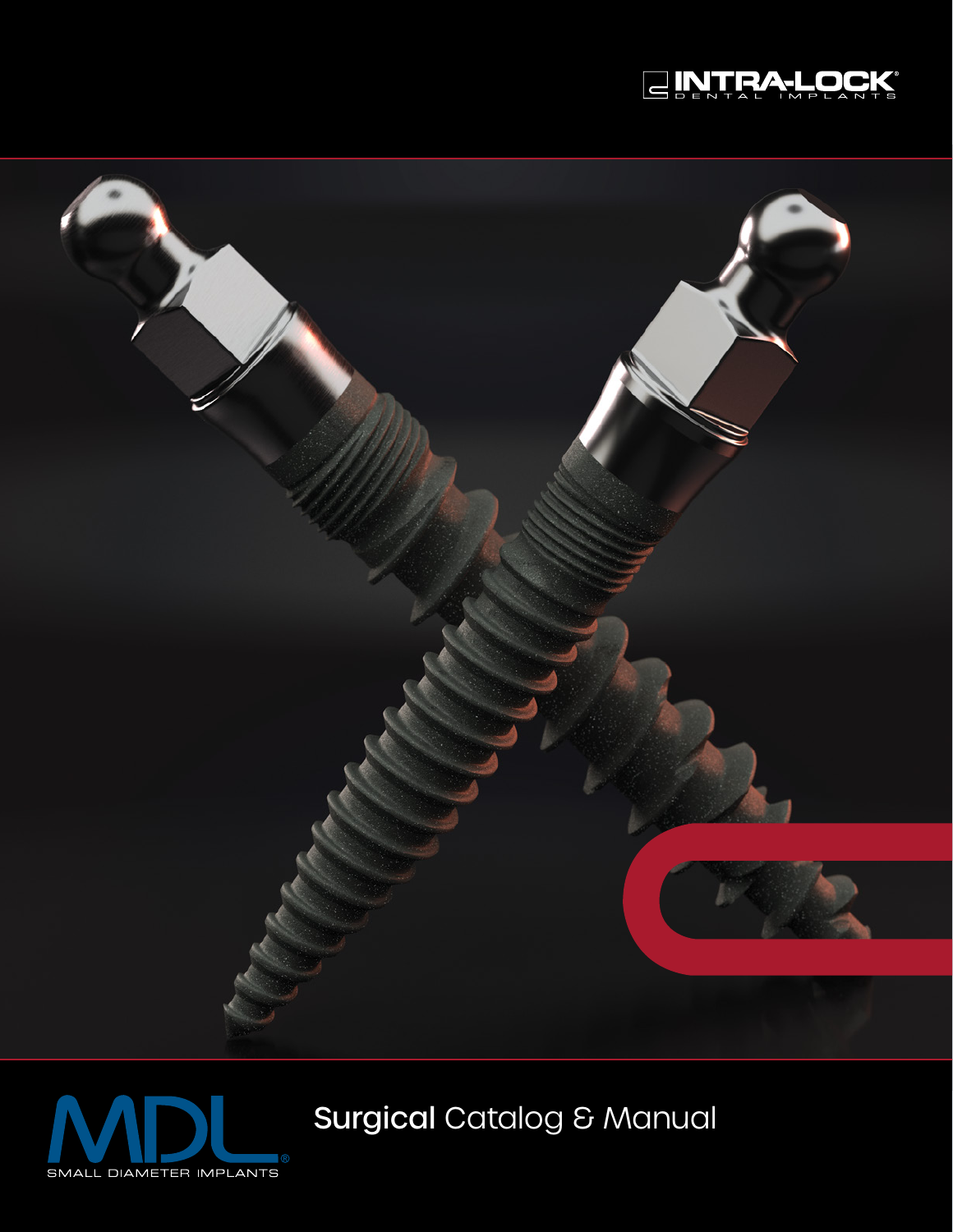

### 2.0mmØ MDL® Mini Drive-Lock



| 10mm             | MDL Ø2.0mm Implant, 10mm                       | <b>MDL2010Z</b>  |
|------------------|------------------------------------------------|------------------|
| 11.5mm           | MDL Ø2.0mm Implant, 11.5mm                     | <b>MDL2011Z</b>  |
| 13mm             | MDL Ø2.0mm Implant, 13mm                       | <b>MDL2013Z</b>  |
| 15mm             | MDL Ø2.0mm Implant, 15mm                       | <b>MDL2015Z</b>  |
| 18 <sub>mm</sub> | MDL Ø2.0mm Implant, 18mm                       | <b>MDL2018Z</b>  |
|                  |                                                |                  |
|                  |                                                |                  |
|                  | Single Implants (Packaged without Housing Cap) |                  |
| 10 <sub>mm</sub> | MDL Ø2.0mm Implant, 10mm                       | <b>MDL2010SZ</b> |
| 11.5mm           | MDL Ø2.0mm Implant, 11.5mm                     | <b>MDL2011SZ</b> |
| 13mm             | MDL Ø2.0mm Implant, 13mm                       | <b>MDL2013SZ</b> |
| 15 <sub>mm</sub> | MDL Ø2.0mm Implant, 15mm                       | <b>MDL2015SZ</b> |

Length Product Description Ref. No.

\* Active Length is 2mm shorter than Catalog Length

### 2.5mmØ MDL® Mini Drive-Lock



MDL2513Z

\* Active Length is 2mm shorter than Catalog Length

### Surgical Kit



| Length                                         | <b>Product Description</b> | Ref. No.         |
|------------------------------------------------|----------------------------|------------------|
| 10 <sub>mm</sub>                               | MDL Ø2.5mm Implant, 10mm   | <b>MDL2510Z</b>  |
| $11.5$ mm                                      | MDL Ø2.5mm Implant, 11.5mm | <b>MDL2511Z</b>  |
| 13mm                                           | MDL Ø2.5mm Implant, 13mm   | <b>MDL2513Z</b>  |
| 15 <sub>mm</sub>                               | MDL Ø2.5mm Implant, 15mm   | <b>MDL2515Z</b>  |
| 18 <sub>mm</sub>                               | MDL Ø2.5mm Implant, 18mm   | <b>MDL2518Z</b>  |
|                                                |                            |                  |
| Single Implants (Packaged without Housing Cap) |                            |                  |
| 10 <sub>mm</sub>                               | MDL Ø2.5mm Implant, 10mm   | <b>MDL2510SZ</b> |
| $11.5$ mm                                      | MDL Ø2.5mm Implant, 11.5mm | <b>MDL2511SZ</b> |
| 13mm                                           | MDL Ø2.5mm Implant, 13mm   | <b>MDL2513SZ</b> |
|                                                |                            |                  |

15mm MDL Ø2.5mm Implant, 15mm MDL2515SZ 18mm MDL Ø2.5mm Implant, 18mm MDL2518SZ

#### MDL-SK MDL Surgical Kit

· Packaged with reusable MDL instruments

- · Provides storage for single-use instruments during surgery
- · Locking design secures instruments during storage and sterilization

MDL-ST MDL Surgical Tray *(Instruments not included)*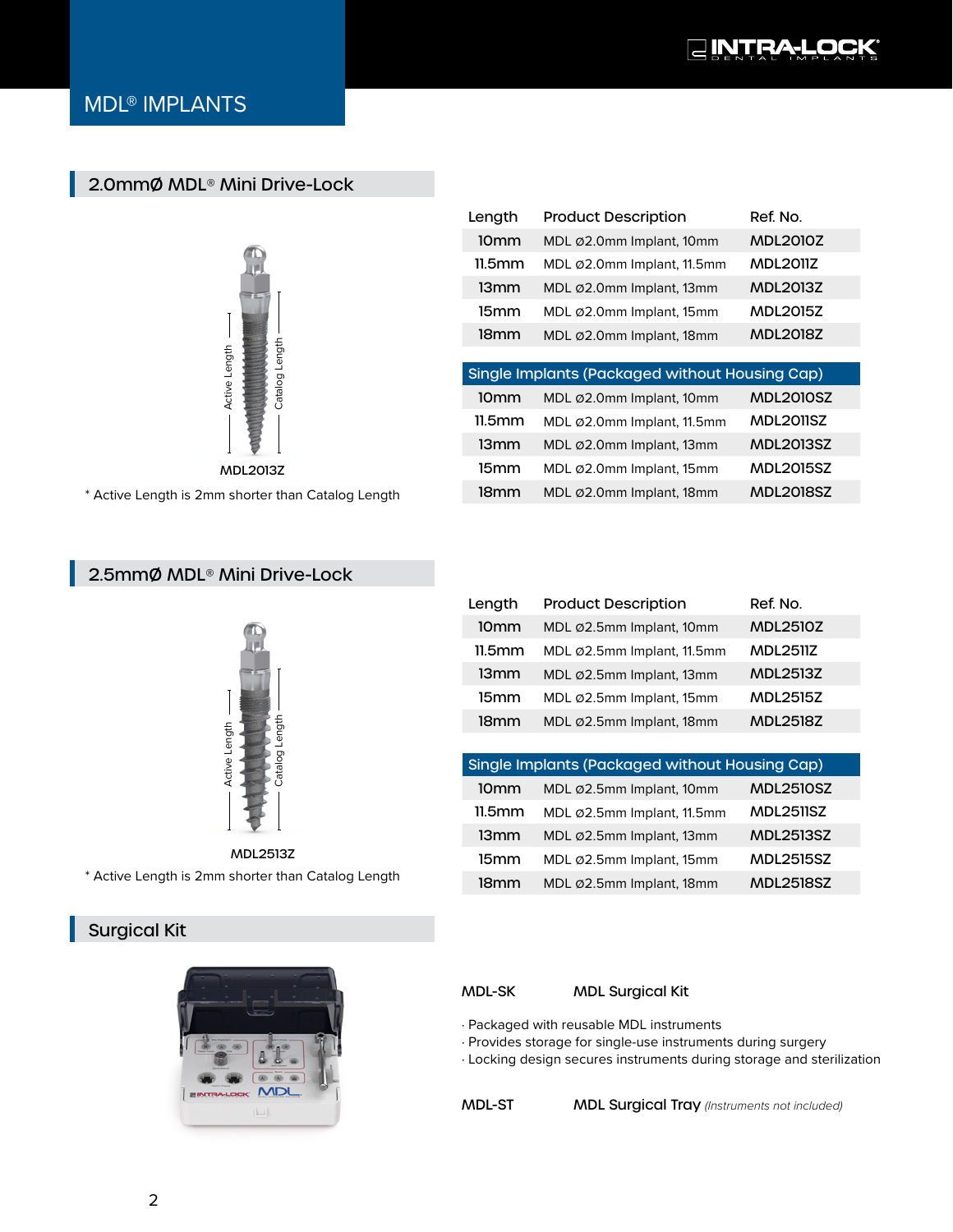

# SURGICAL SYSTEMS

# MDL® Surgical Drills



| <b>Product Description</b>            | Ref. No.        |
|---------------------------------------|-----------------|
| MDL Single Patient Drill, Ø1.2mm      | <b>MDLSPDZ</b>  |
| <b>MDL Single Patient Drill, Long</b> | <b>MDLSPDLZ</b> |

MDL drills are packaged sterile for single patient use.

# Mini Drive-Lock Ratchet and Contra-Angle



| <b>Product Description</b>           | Ref. No.       |
|--------------------------------------|----------------|
| Mini Drive-Lock Contra Angle Driver  | <b>MDLCADZ</b> |
| <b>MDL/MILO Ratchet Driver</b>       | <b>MDLRDZ</b>  |
| Mini Drive-Lock Ratchet Driver, Long | <b>MDLRDLZ</b> |

### Individual Components





 $\frac{1}{2}$  MIRA-LOCK



| <b>Product Description</b> | Ref. No. |
|----------------------------|----------|
| <b>Hand Wrench</b>         | HW-4MM   |

| <b>Product Description</b>               | Ref. No. |
|------------------------------------------|----------|
| Rotary Tissue Punch<br>Contra-Angle Ø3mm | RPCA3Z   |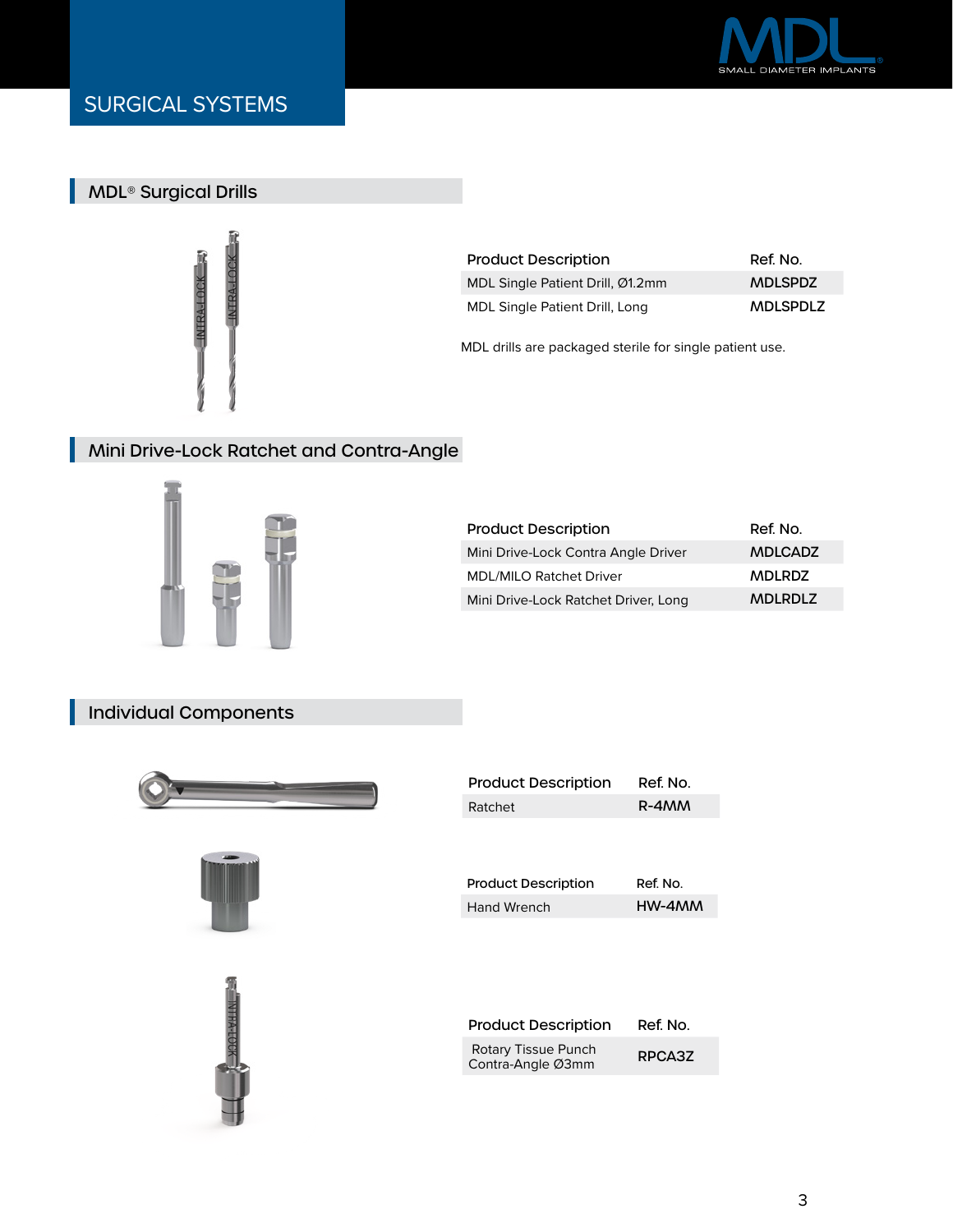

# PROSTHETIC SYSTEMS

### Healing Cap



| <b>Product Description</b> | Ref. No.     |
|----------------------------|--------------|
| MILO Healing Cap           | <b>MLHCZ</b> |

### MDL® Cement-Over™ Abutments

In addition to denture conversions, Cement-Over™ abutments provide the clinician with an expanded range of prosthetic options. They can be prepared extra-orally and simply fit over the O-Ball Assembly. Once cemented in place with resin cement, abutment and implant form one unit. An analog and impression coping complements the system.

|                  |                                  | MDL Cement-Over™ Abutments                             |                 |
|------------------|----------------------------------|--------------------------------------------------------|-----------------|
| 9 <sub>mm</sub>  | 9mm                              | <b>Product Description</b>                             | Ref. No.        |
|                  |                                  | <b>Cementable Abutment</b>                             | <b>MDLSAZ</b>   |
|                  |                                  | 15° Cementable Abutment                                | MDLAA15Z        |
| <b>MDLSAZ</b>    | MDLAA15Z                         |                                                        |                 |
|                  | 7.3 <sub>mm</sub><br><b>WCAZ</b> | <b>Wide Cementable Abutment</b>                        | <b>WCAZ</b>     |
| 10 <sub>mm</sub> | 9mm                              | <b>Castable Abutment</b>                               | <b>MDLPAZ</b>   |
|                  |                                  | Straight Abutment, PEEK                                | <b>MDLSAPZ</b>  |
|                  |                                  |                                                        |                 |
| <b>MDLPAZ</b>    | <b>MDLSAPZ</b>                   |                                                        |                 |
| 4mm              |                                  | <b>Ti Core Abutments</b><br><b>Product Description</b> | Ref. No.        |
|                  |                                  | Ti Core for MDL Implants                               | <b>MDLTICOZ</b> |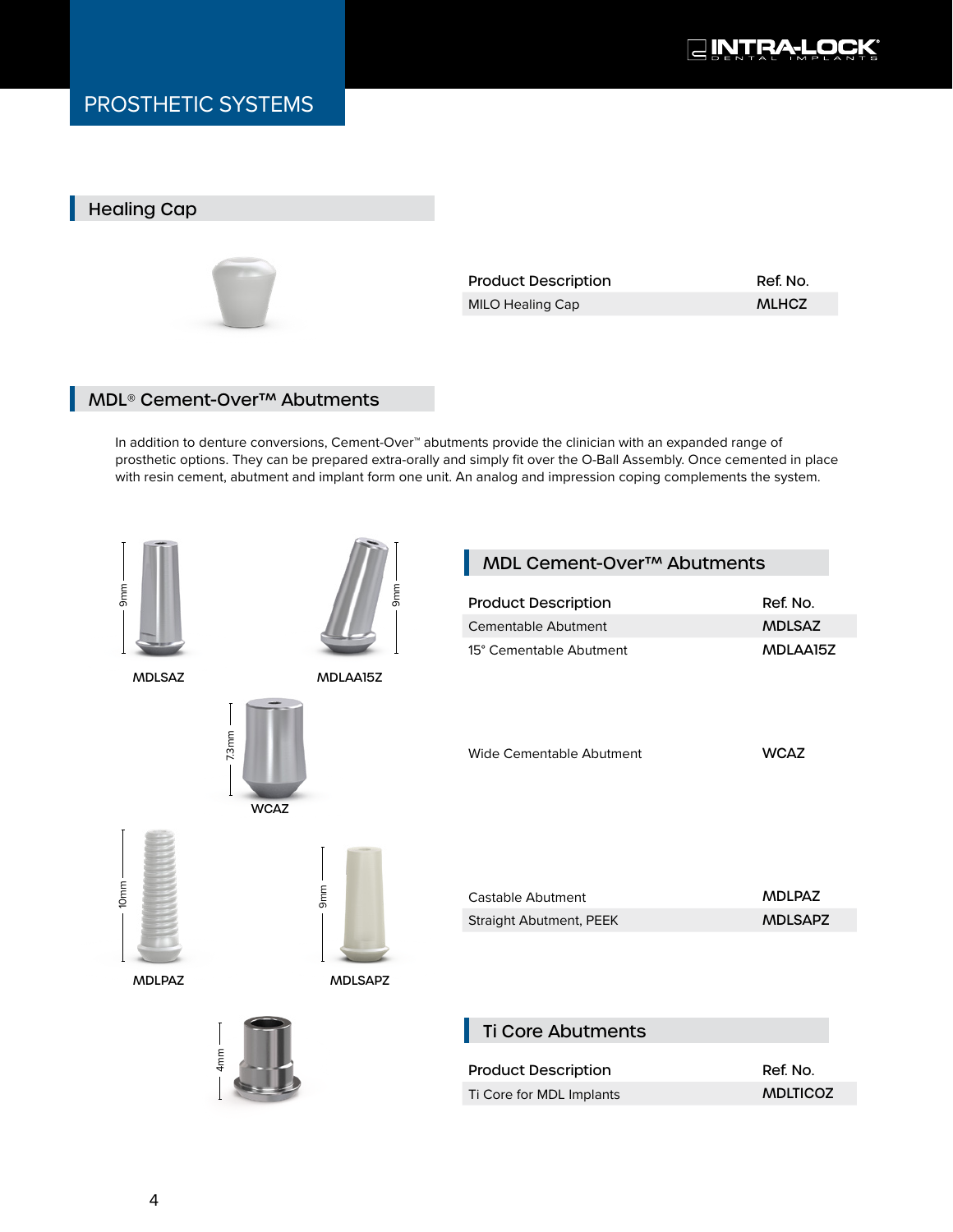

### Metal Housing with O-Ring

Height: 3.2mm Width: 3.8mm



MDLMMHZ MDLMHZ



| Product Description                    | Ref. No.       |
|----------------------------------------|----------------|
| MDL/MILO Micro Metal Housing w/ O-Ring | <b>MDLMMHZ</b> |
| MDL/MILO Metal Housing w/ O-Ring       | <b>MDLMHZ</b>  |

# O-Ring Replacements

Outer Ø: 3.8mm Inner Ø: 1.8mm





Outer Ø: 4.7mm

MDLMOR10Z MDLORZ

| <b>Product Description</b>                         | Ref. No.         |
|----------------------------------------------------|------------------|
| MDL/MILO Micro O-Ring Replacement<br>$(10$ pieces) | <b>MDLMORIOZ</b> |
| MDL/MILO Replacement O-Ring (1 piece)              | <b>MDLORZ</b>    |

## Impression Coping



| <b>Product Description</b> | Ref. No.     |
|----------------------------|--------------|
| MDL Impression Coping      | <b>MDLTZ</b> |

# Laboratory Analog



| <b>Product Description</b> |  |
|----------------------------|--|
| MDL Laboratory Analog      |  |

Ref. No. **MDLAZ**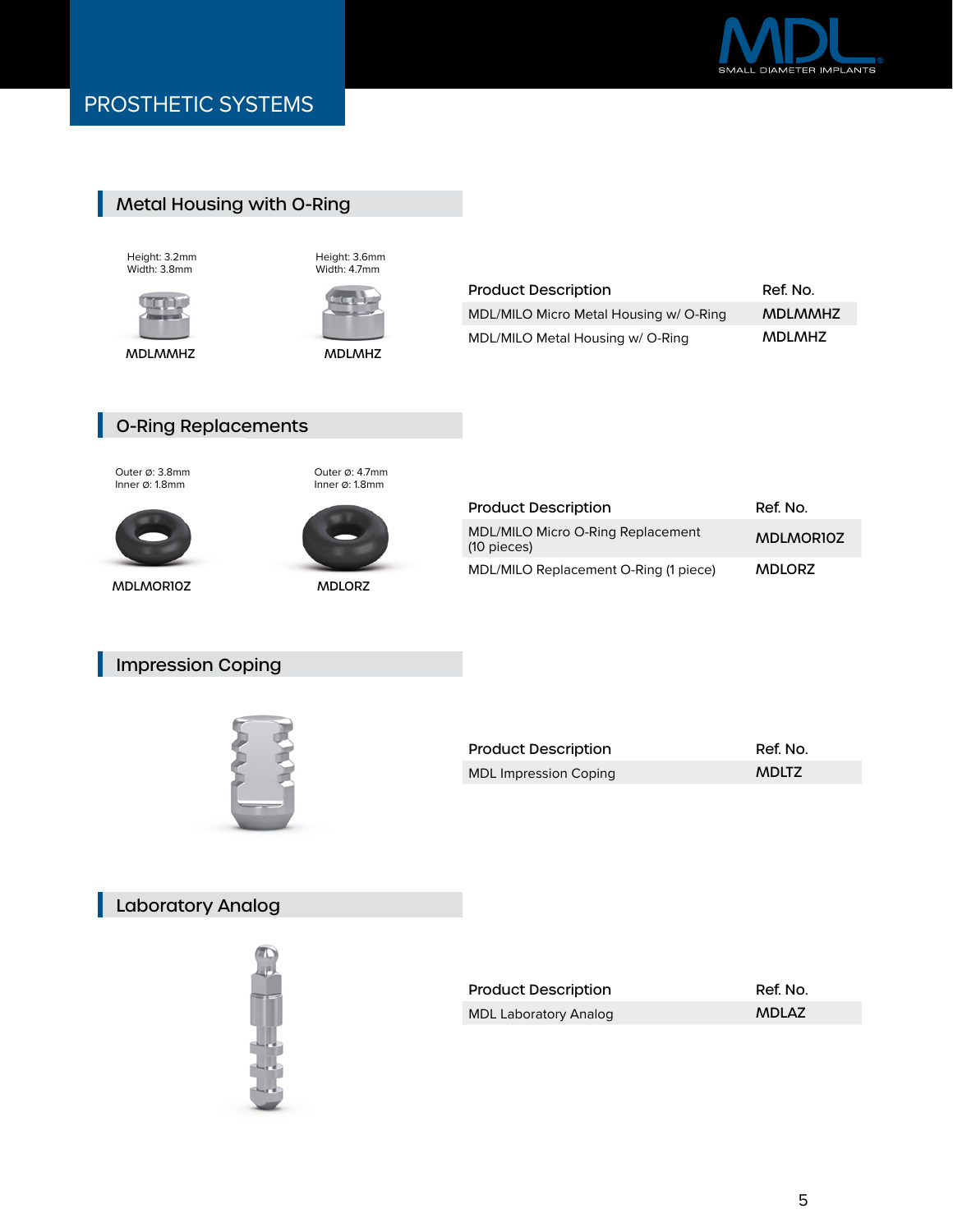#### Surgical & Restorative Protocols

This surgical manual serves as a reference for using the MDL implants and surgical instruments. It is intended solely to provide instructions on the use of Intra-Lock products. It is not intended to describe the methods or procedures for diagnosis, treatment planning, or placement of implants, nor does it replace clinical training or a clinician's best judgment regarding the needs of each patient. Intra-Lock strongly recommends appropriate training as a prerequisite for the placement of implants and associated treatment.

The procedures illustrated and described within this manual reflect idealized patient presentations with adequate bone and soft tissue to accommodate implant placement. No attempt has been made to cover the wide range of actual patient conditions that may adversely affect surgical and prosthetic outcomes. **Clinician judgment as related to any specific case must always supersede any recommendations made in this or any Intra-Lock literature.**



#### **Before beginning any implant surgical procedure with Intra-Lock implants:**

- Read and understand the Instructions for Use that accompany the products.
- Clean and sterilize the surgical tray and instruments per Instructions for Use.
- Become thoroughly familiar with all instruments and their uses.
- Study surgical kit layout and iconography.
- Design a surgical treatment plan to satisfy the prosthetic requirements of the case.

#### **Indications**

MDL implants are indicated for long-term maxillary and mandibular tissue-supported denture stabilization. Multiple implants should be used and may be restored after a period of time or placed in immediate function.

#### Surgical Protocol

- 1) Breach the gingival tissue and periosteum using light, repeated vertical introduction of the 1.2mm pilot drill (MDLSPDZ) at a drilling speed of 1200 RPM. Copious sterile saline irrigation is recommended. Drilling depth is approximately one third of the implant length, with care taken to breach the cortical plate. **Note: Multiple MDL implants must be placed with a minimum of 3mm edge-to-edge spacing between each implant.**
- 2) MDL implants are packaged suspended in a depth specific vial to facilitate a no-touch delivery and placement using Drive-Lock technology. The implant driver (MDLCADZ) is engineered to slip over the o-ball assembly, firmly engaging the implant for direct delivery and initial seating.
- 3) Using a slow speed, high torque handpiece, begin inserting the MDL implant at a speed of 15 RPM or less. The MDL implant has a sharp, apical guiding point to initiate self-tapping, threading and expanding the bone at the same time. The use of an electric motor with a torque-limiting feature set to 35 Ncm is recommended. A torque wrench and rachet driver (MDLRDZ) can also be used to determine the torque resistance of the MDL implant.
- 4) Once 35 Ncm of torque is achieved, finish seating the MDL implant with the torque wrench or a rachet (R-4MM). Small incremental turns with a pause between each turn takes advantage of the viscoelastic nature of bone. The MDL implant is fully seated when the shoulder of the collar is flush with the gingiva.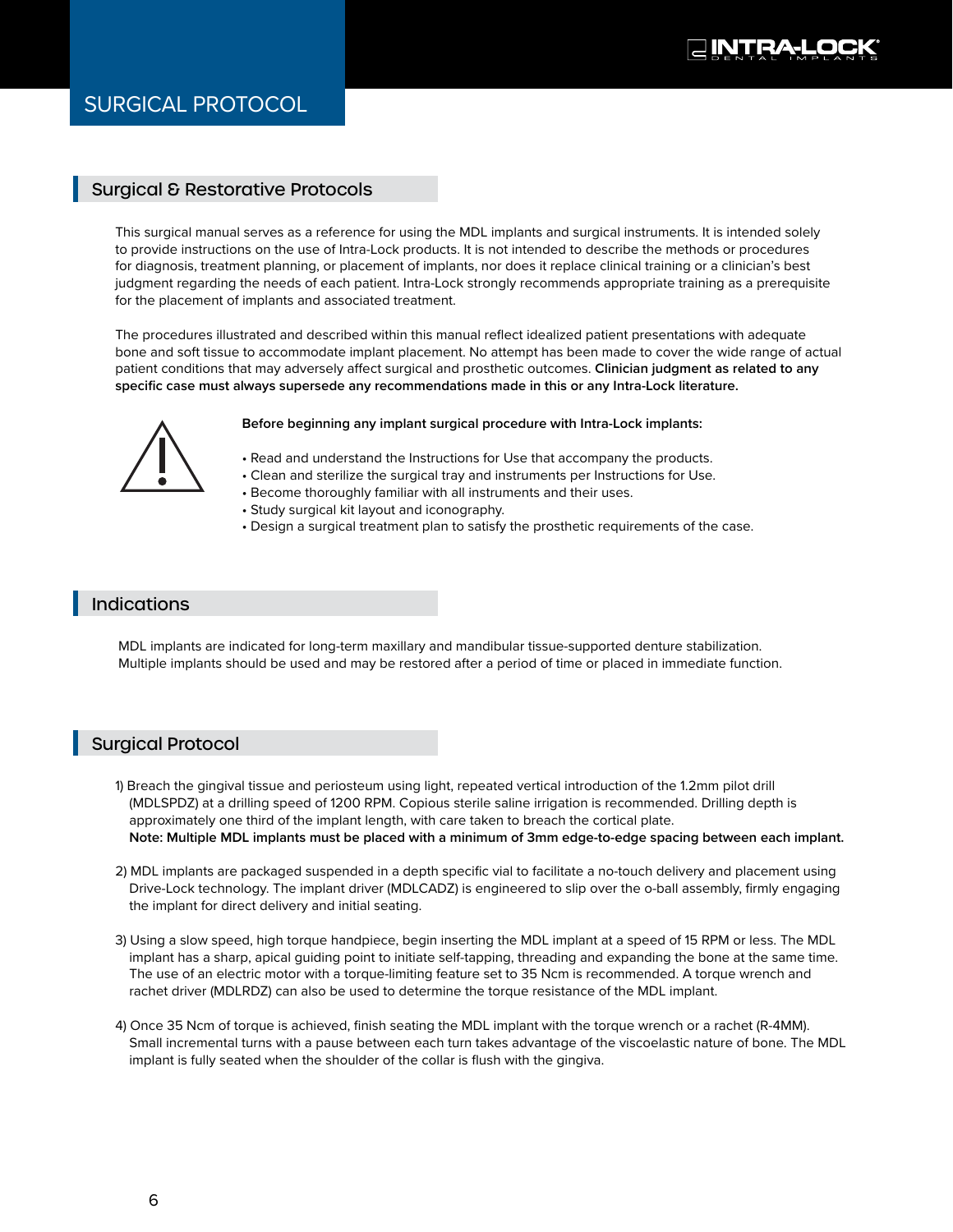

#### Overdenture Stabilization Restorative Protocol

- 1) For chairside pickup of the MDL denture housing cap, transfer the position of the implant o-ball connections to the tissue bearing surface of the denture by marking the o-balls with a soft lead pencil or capturing their impression with a strip of soft silicone or wax inside the denture.
- 2) Using a resin bur, relieve the opening around the o-ball impressions or lead markings in the denture.
- 3) Try the denture in the patient's mouth and verify that the appliance is seated passively while in maximum intercuspation. The o-balls should not touch any part of the denture. Have the patient close into maximum intercuspation and observe that the denture is stable and properly equilibrated at this point.
- 4) Snap a housing assembly (MDLMMHZ) over each implant o-ball connection. Try the denture in the patient's mouth again and ensure that the appliance is seated passively while in maximum intercuspation.
- 5) Remove the housing assembly and punch holes in a rubber dam at each implant site. Place the rubber dam over each implant o-ball connection, leaving on the o-ball heads exposed. Lubricate the o-ball heads to prevent any acrylic lock-on.
- 6) Snap a housing assembly over each o-ball in preparation for the final seating.
- 7) Clean, wash and dry the denture. Full the abutment recesses with self-cure resin. Paint a small amount of this material over each housing assembly. As soon as the acrylic in the denture becomes resistant to flow, seat the denture. Keep light bilateral pressure on the occlusal surface of the denture and have the patient close gently into maximum intercuspation.
- 8) Allow the acrylic to fully polymerize. After the acrylic has set, remove the denture and the rubber dam. Trim flash and fill any minor voids or discrepancies. Ensure that there are no sharp edges on the tissue-bearing surface of the denture.

#### Cement-Over Abutment Restorative Protocol

- 1) Place an MDL impression coping (MDLTZ) over each implant o-ball connection.
- 2) Load an impression tray, preferably with a monophase impression material. The impression tray is placed in mouth over the impression copings for the amount of time recommended by the impression material manufacturer.
- 3) When removing the impression tray, the impression copings will be picked up in the impression material. Insert the MDL analogs (MDLAZ) into the captured impression copings.
- 4) Pour a working model either in the dental office or laboratory. Using the model, prepare and index the appropriate MDL Cement-Over abutment.
- 5) Upon delivery of the prosthesis, the abutments are cemented over their respective implant o-ball connections with resin cement (e.g. 3M RelyX Unicem 2 Automix Self-adhesive Resin Cement). Use only resin cement for this step. The prosthesis is then place and the fit, occlusion and esthetics are confirmed by clinical and radiographic examinations. Upon satisfaction of all parameters, cement the prosthesis into place with temporary cement. A metal reinforced bridge is recommended for rigidity.